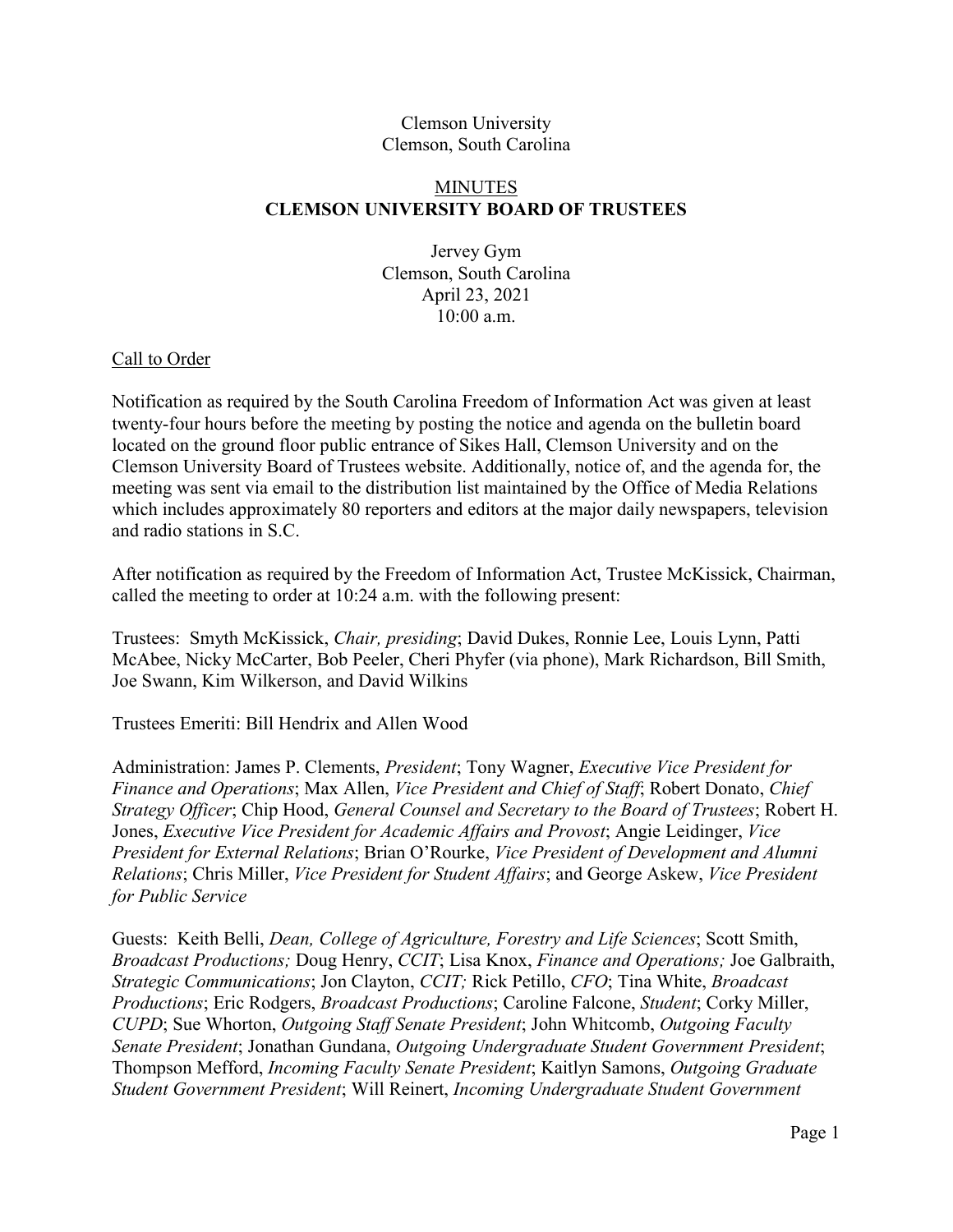*President*; Robert O'Hara, *Incoming Graduate Student Government President*; Micky Scott, *Guest*; Amy Scott, *Guest*; Rose Ellen Davis-Gross, *Office of the Board of Trustees*; and Sally Mauldin, *Office of the Board of Trustees*

Media: Riley Morningstar, *Seneca Journal*; Alex Cooper, *Greenville Journal*; and Lauren Pierce, *Seneca Journal*

Sally Mauldin completed a roll call and noted a quorum was present.

Joe Galbraith introduced the members of the media watching in person and via live stream.

## Action Items:

Consent Agenda – Chairman McKissick presented the Consent Agenda for approval:

- 1. Approval of Minutes
	- a. Winter Quarterly Full Board Minutes February 5, 2021
	- b. Executive and Audit Committee Minutes February 5, 2021
	- c. Finance and Facilities Committee Minutes February 5, 2021
	- d. Compensation Committee Minutes February 4, 2021
	- e. Committee Web/Teleconference Minutes
		- i. Agriculture and Natural Resources Committee March 29, 2021
		- ii. Finance and Facilities Committee April 6, 2021
		- iii. Educational Policy Committee April 12, 2021
		- iv. Research and Economic Development Committee April 13, 2021
		- v. Student Affairs Committee April 13, 2021
		- vi. Institutional Advancement Committee April 20, 2021
		- vii. Compensation Committee April 22, 2021
- 2. Educational Policy Committee

## Action Items:

- a. Departmental Structure
	- i. School of Civil & Environmental Engineering and Earth Sciences
- b. New Program
	- i. Master of Applied Computing
- c. Program Modifications
	- i. New Digital Brands Communication Concentration, MBA
	- ii. Master of Architecture Site Location Addition
	- iii. Ph.D. in Healthcare Genetics Curriculum Modification
	- iv. Ph.D. in Policy Studies Curriculum Modification
- d. Program Termination
	- i. Camp Leadership Undergraduate Certificate
- e. Receive as information the reports for the Committee
	- i. Faculty Representative to the Board of Trustees Report
	- ii. Faculty Senate Report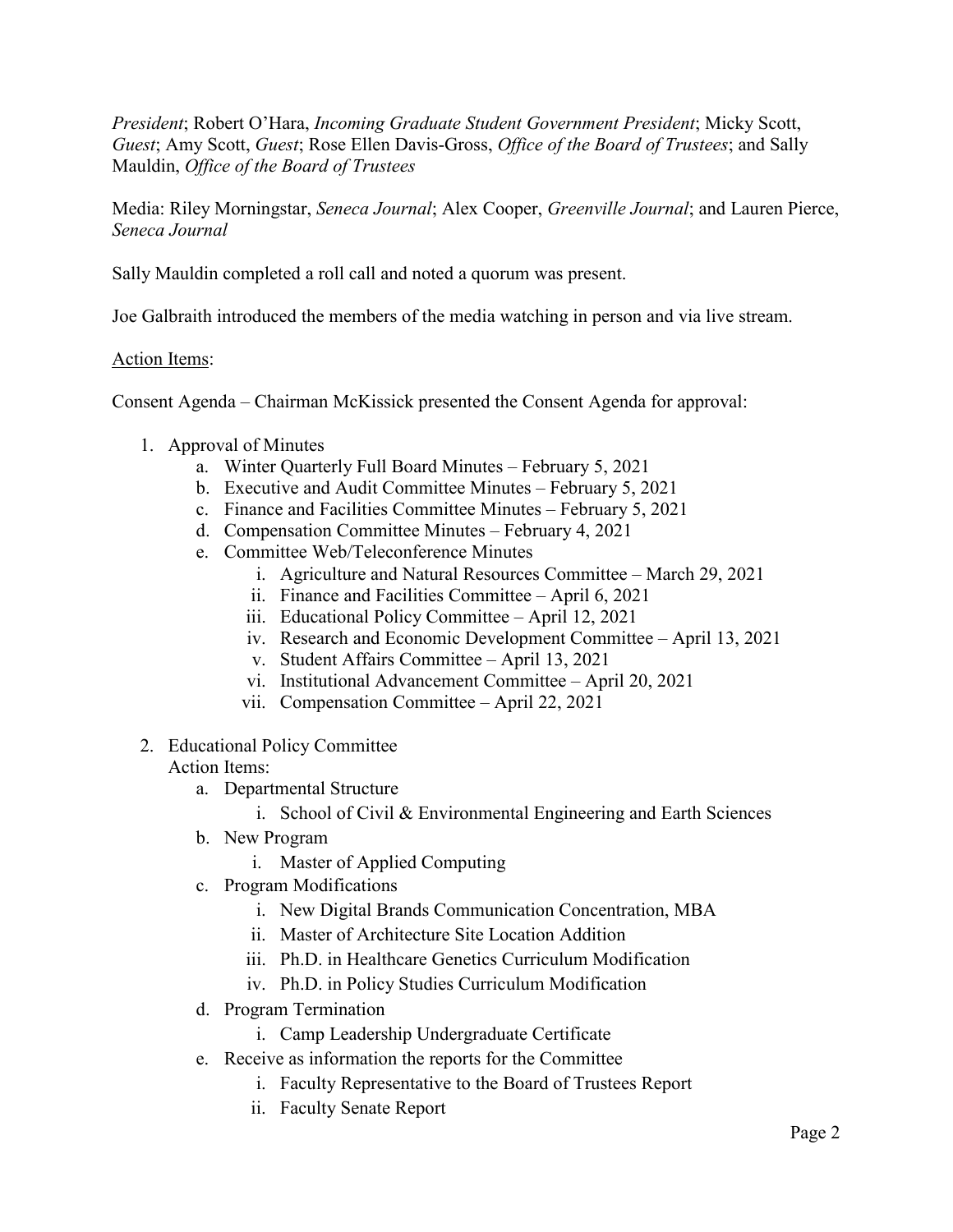- 3. Agriculture and Natural Resources Committee
	- a. Receive as information the reports for the Committee
- 4. Compensation Committee
	- a. Receive as information the reports for the Committee
- 5. Executive and Audit Committee
	- a. Receive as information the reports for the Committee
- 6. Finance and Facilities Committee
	- a. Receive as information the reports for the Committee
		- i. Staff Senate Report
- 7. Institutional Advancement Committee a. Receive as information the reports for the Committee
- 8. Research and Economic Development Committee a. Receive as information the reports for the Committee
- 9. Student Affairs Committee
	- a. Receive as information the reports for the Committee

Trustee Wilkins moved to approve the consent agenda. Trustee McAbee seconded the motion. The motion was approved unanimously.

Approval: Final Phase II Capital Project – Roadway Pedestrian Safety Improvements – Tony Wagner presented the proposed project. The purpose of this project is to improve the primary vehicular roadway accessing the University in order to reduce traffic in the pedestrian-focused campus core. The project will include widening a 1.2-mile portion of Perimeter Road from US 76 to Cherry Road, installing safety lighting, creating pedestrian and bike paths, improving signals, and doing other associated work to allow for roadway expansion. Additional safety improvements along Walter T. Cox Boulevard, formerly SC 93, may also be included as planning proceeds.

The University's Long-Range Framework Plan, completed in 2017, calls for a significant shift toward pedestrian mobility in the heart of campus to ensure safety. Walter T. Cox Boulevard has seen large increases in pedestrian crossings with the addition of private housing developments downtown and the opening of the University's Douthit Hills residence halls, providing more than 1,600 beds north of Walter T. Cox Boulevard. When the new College of Business opened in 2020, pedestrian crossings continued to increase, making it essential that the University encourage vehicles to reroute away from the campus core by using Perimeter Road for safety purposes. While much of Perimeter Road is already four lanes, the 1.2-mile, two-lane section will likely deter additional use, as congestion is increasingly more frequent during peak times when drivers enter and exit parking areas and roads that intersect Perimeter Road. Studies done for the University in 2018 show that efforts to move vehicular traffic to Perimeter Road have been successful, showing a 33% increase on Perimeter Road and a corresponding decrease on Walter T. Cox Boulevard.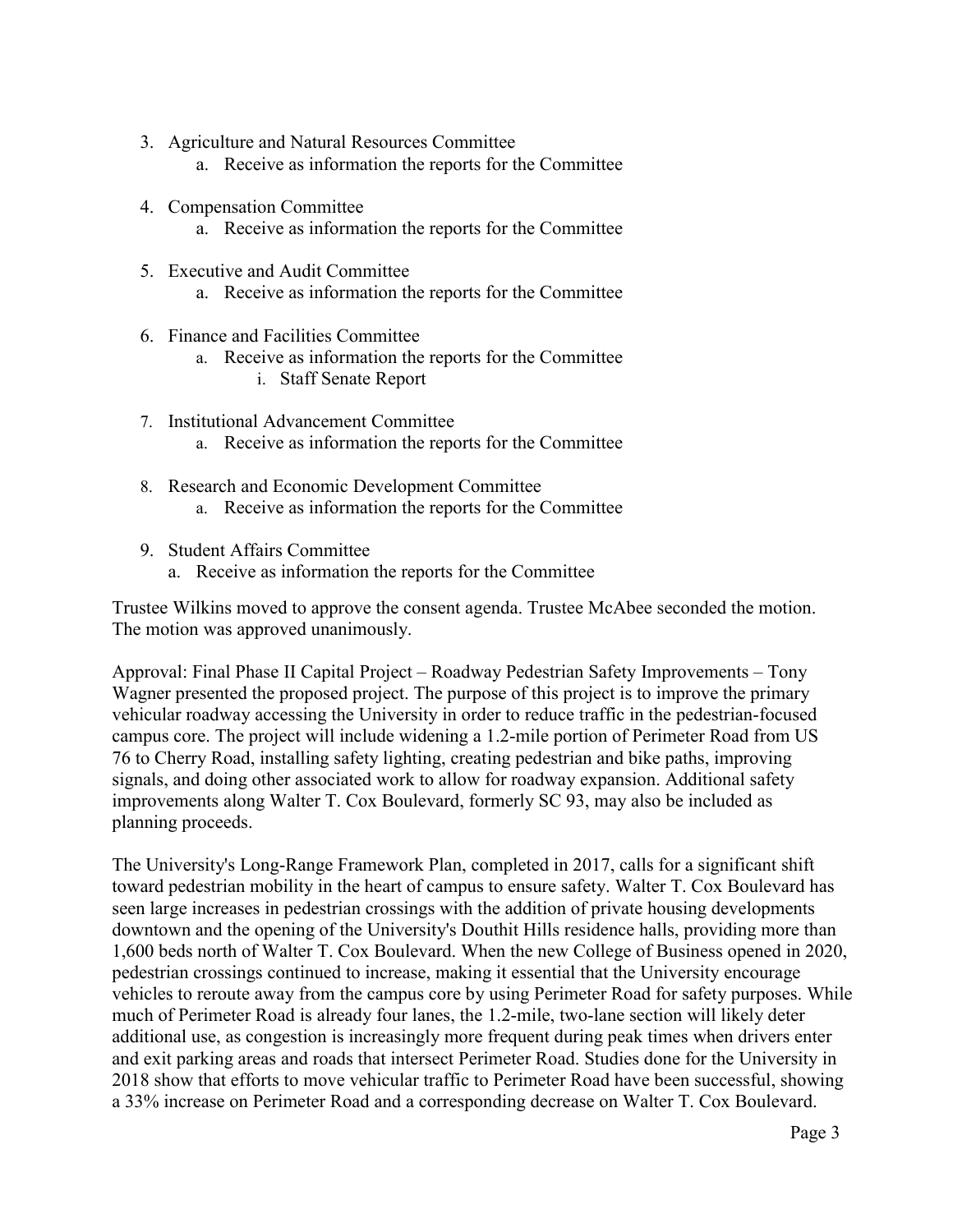Trustee Lee moved to approve the roadway pedestrian safety improvements project. Trustee Wilkins seconded the motion. The motion was unanimously approved.

Approval: Resolution Requesting the Issuance of State Institution Bonds to Finance Roadway Pedestrian Safety Improvements – Mr. Wagner presented the proposed bond resolution.

Trustee Dukes moved to approve the bond resolution. Trustee Smith seconded the motion. The motion was approved unanimously with Trustee Wilkerson abstaining due to a possible perceived conflict of interest.

Approval: Lease Renewal, Clemson Design Center in Charleston – Mr. Wagner presented the lease renewal. Clemson University requests approval to renew its lease of 29,528 square feet of space in Charleston for the Clemson Design Center (CDC), a part of the College of Architecture, Arts and Humanities. The current lease provides for space in the Cigar Factory at 701 East Bay Street which accommodates the Clemson Design Center's need for office, lab, classroom, and shop space in downtown Charleston. The University proposes entering into a new lease with the current landlord to remain in the current space. This location allows the Clemson Design Center, comprised of the Clemson Architecture Center, the Master in Historic Preservation program, the Master of Resilient Urban Design program, and the Integrated Path to Architectural Licensure program, to be housed in a single facility which allows for collaboration, synergy and student engagement between the programs. Additionally, the location allows the programs to take advantage of the living/learning elements offered on the historic Peninsula and allows students to immerse themselves in that environment.

Trustee Dukes moved to approve the lease renewal. Trustee Smith seconded the motion. The motion was approved unanimously.

## Information Items:

COVID-19 Update – Provost Jones provided an update.

Multi-year Financial Analysis and Operational Excellence Update – Mr. Wagner presented. Rick Petillo presented on debt capacity. Lisa Knox presented on enterprise operational excellence. Questions and discussion followed.

#### President's Report

President Clements provided a strategic planning update as well as a campus update. President Clements recognized the outgoing student, faculty, and staff leadership and thanked them for their service during an unprecedented year. He also introduced the incoming student, faculty, and staff leadership.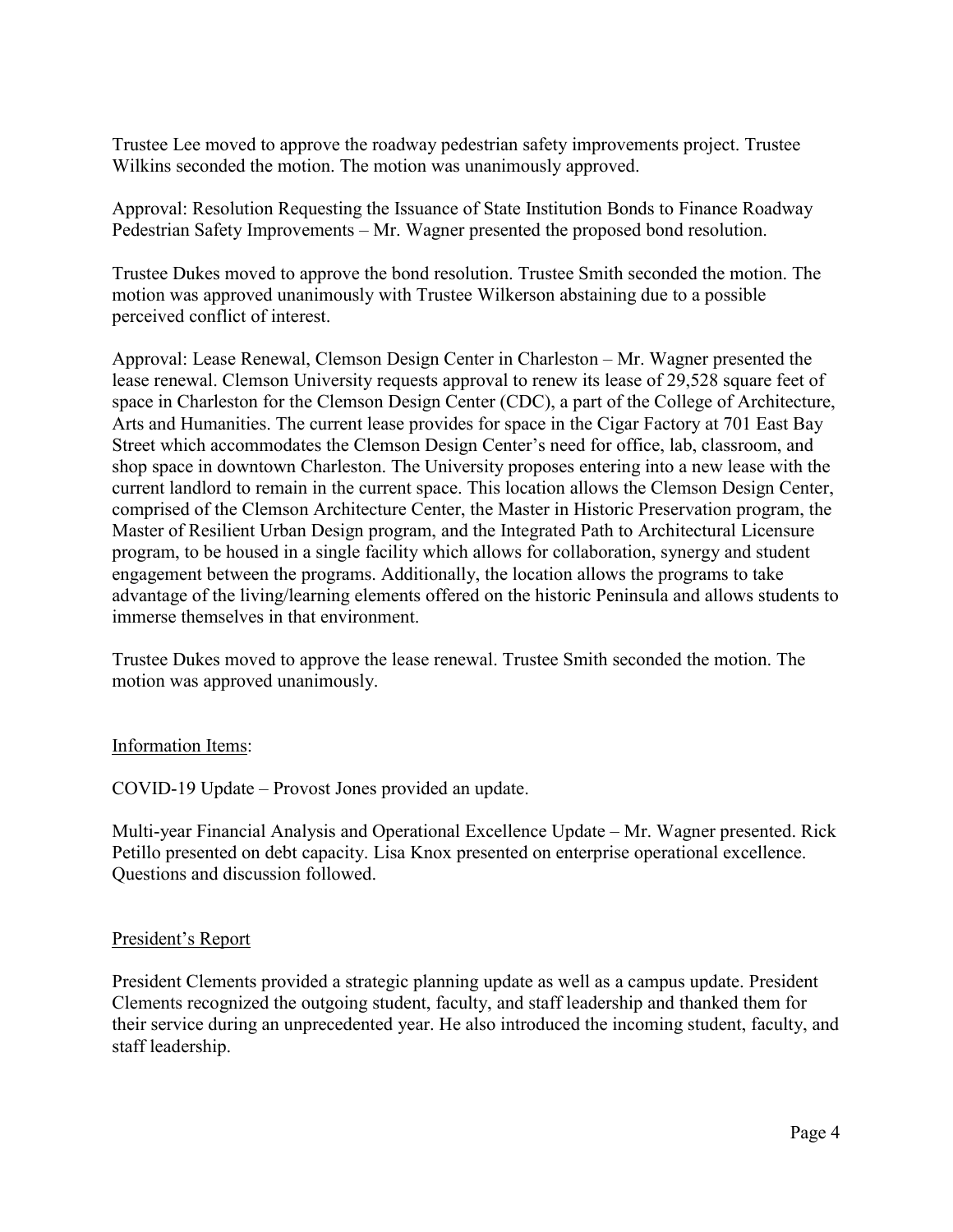Chairman McKissick thanked the outgoing leaders for their service and welcomed the incoming leaders.

## Executive Secretary's Report

Approval of Honorary Degree Nomination – Chip Hood presented an honorary degree nomination for approval. Trustee Wilkins moved to approve the nomination. Trustee McAbee seconded the motion. The motion was approved unanimously.

Approval of Resolution for Exclusion – Mr. Hood presented the resolution for approval. The resolution is necessary for the University to maintain its facility security clearance. Under this resolution the Board will not be required to obtain individual security clearances and therefore will not receive classified information, but it does not prevent the Board from receiving unclassified information regarding the University's activities in this area. Trustee Wilkerson moved to approve the resolution for exclusion. Trustee Lee seconded the motion. The motion was approved unanimously.

Approval of Naming Opportunity – Mr. Hood presented a naming opportunity for a marker honoring the sculptor that created several of the iconic statues and works of art on campus. The opportunity is fully described in the Institutional Advancement Committee. Trustee Peeler moved to approve the naming opportunity. Trustee Wilkerson seconded the motion. The motion was approved unanimously.

Chair Nominating Committee – Mr. Hood noted that per the Trustee Manual, it is time for the Chair to appoint a Chair Nominating Committee for the upcoming Chair election in July. The Chair will automatically serve on the committee and he shall appoint two Trustees to serve with him prior to May 15.

## Dean's Report

President Clements introduced Micky and Amy Scott, academic cornerstone donors to the College of Agriculture, Forestry and Life Sciences. Chairman McKissick thanked the Scotts for their transformational gift.

Keith Belli presented an update on the state of the College of Agriculture, Forestry and Life Sciences. Questions and discussion followed.

#### Executive Session

Chairman McKissick said it was necessary to go into Executive Session to receive legal advice regarding matters covered by the attorney client privilege and to discuss personnel matters. Trustee McCarter moved to go into Executive Session. Trustee Smith seconded the motion. The motion